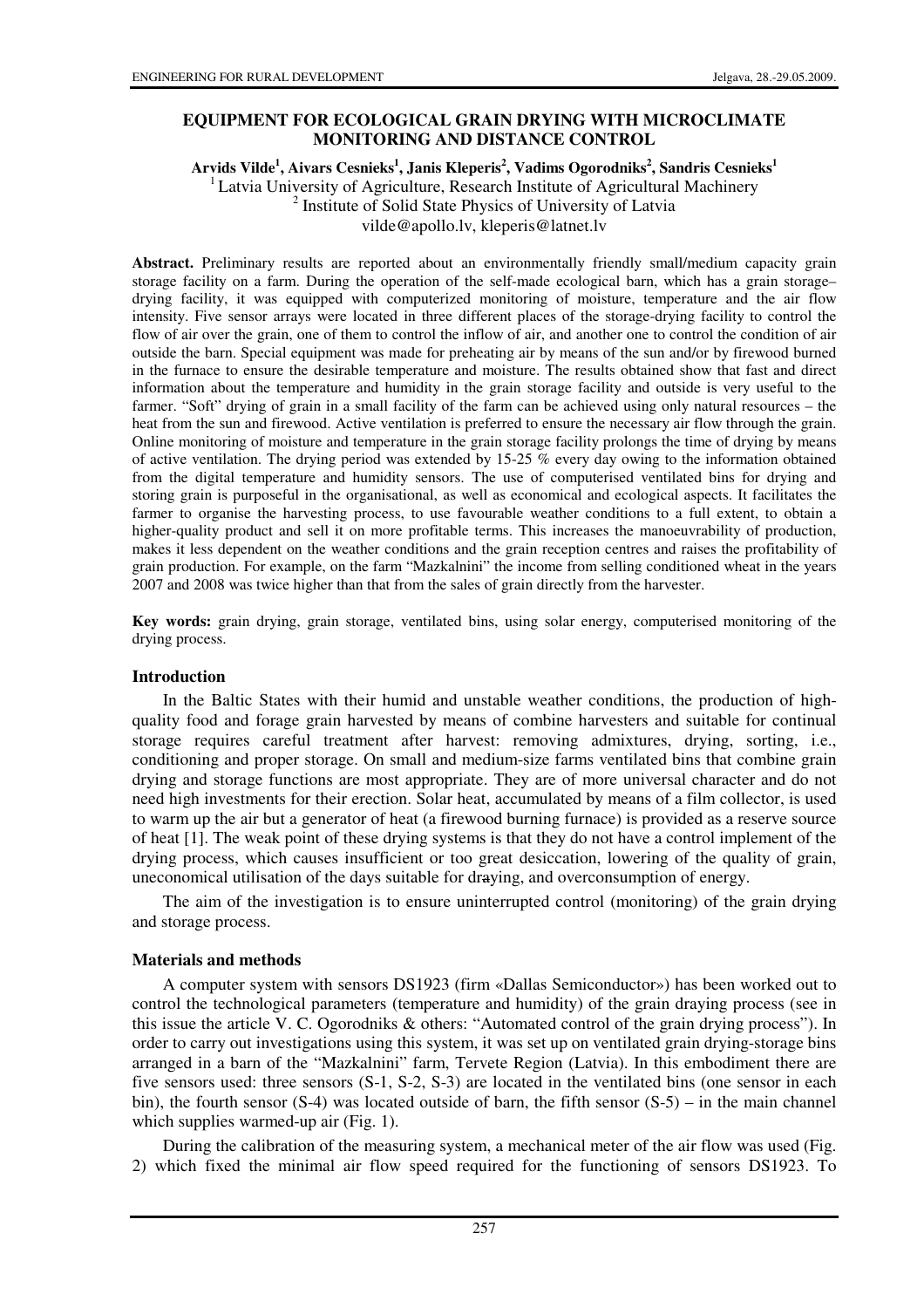decelerate the air flow speed in the zone of sensors, smother fences were used. The meter Wile 66 was used (Fig. 3) to control the humidity of grain before its filling into the bins.



Fig. 1. **A scheme of an ecological grain drier-storage plant having ventilated bins provided with sensors:** 1 – the barn;  $2 - 4$  - ventilated grain drying-storage bins;  $5 -$  air collectors;  $6 - a$  solar energy absorption film; 7 – the heat generator (furnace) 40 kW; 8 – a radial fan HL 15; 9 - the main air channel;  $10$  – operating channels;  $\Box$  S-1,  $\Box$  S-2,  $\Box$  S-3,  $\Box$  S-4,  $\Box$  S-5,  $\Box$  S-6 – sensors DS1923





Fig. 2. **Air flow speed meter** Fig. 3. **Grain humidity meter Wile 66**

### **Results and discussion**

The conducted studies and practical experience showed that slow desiccation of grain and its storage in ventilated bins was preferable and efficient. The weather conditions in the last few years were not favourable for the grain to gain uniform ripeness. Therefore, the quality of the grain harvested by a combine harvester corresponds only to the quality of the forage grain, which has a lower price. Due to slow desiccation at low temperature (up to 30 °C) the grain becomes ripe, its quality grows and the grain obtains the properties of food grain (Table 1).

The results of two-year improvement of the wheat quality by its conditioning (cleaning, sorting and ecological drying) on the "Mazkalnini" farm are shown in Table 2.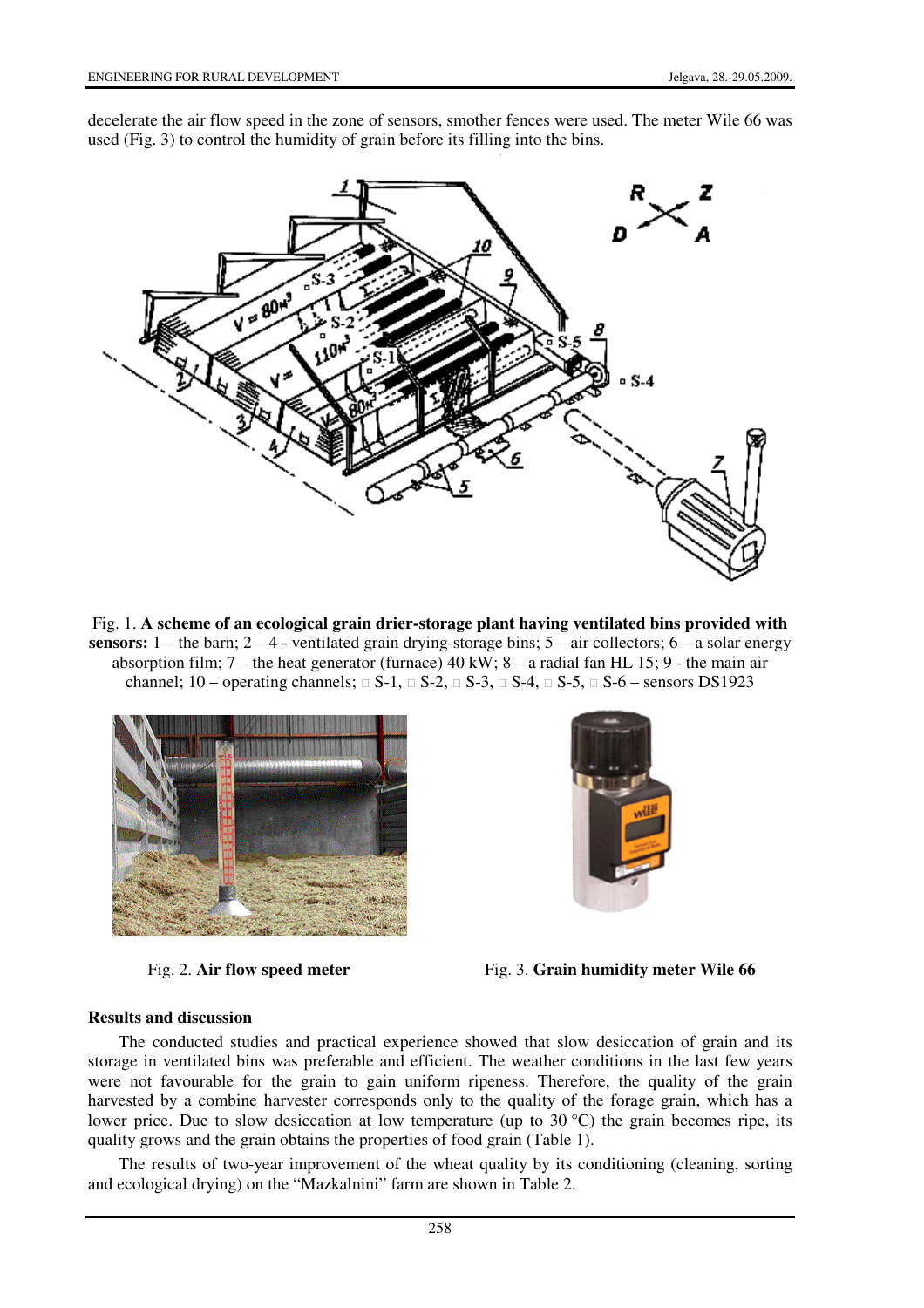#### Table 1

| Class of wheat | Е         | A+       |            |             |             |
|----------------|-----------|----------|------------|-------------|-------------|
| Protein        | $> 14 \%$ | $> 14\%$ | $> 13.5\%$ | $> 12.0 \%$ | $< 12.0 \%$ |
| Zeleny         | > 50      | > 50     | > 30       | > 22        | < 22        |
| Gluten         | > 27      | > 27     | > 24       | > 23        | $\leq$ 23   |
| Volume mass    | > 780     | > 780    | > 760      | > 740       | < 740       |
| Falling number | > 280     | > 280    | > 250      | > 240       | < 240       |

# **Quality requirements for wheat**

<sup>1</sup> For E class only wheat of certain special sorts as: Busard, Zentos, Fasan, Maxi can correspond.

Table 2

### **The results of two-year improvement of the wheat quality by its conditioning with ecological drying on the "Mazkalnini" farm**

| Designation               | <b>Mass</b> | <b>Mass</b>    | Price        | Sum                      | Sum  |  |  |  |  |
|---------------------------|-------------|----------------|--------------|--------------------------|------|--|--|--|--|
| of indices                | tons        | $\%$           | $LVL t^{-1}$ | <b>LVL</b>               | $\%$ |  |  |  |  |
| <b>Year 2007</b>          |             |                |              |                          |      |  |  |  |  |
| Gathered with a harvester | 248         | 100            | 65           | 16120                    | 100  |  |  |  |  |
| After conditioning        | 230         | 93             |              | 35950                    | 223  |  |  |  |  |
| incl.: E (ekstra) class   | 122.00      | 49             | 155          | 18910                    |      |  |  |  |  |
| $A + class$               | 93.00       | 38             | 145          | 13489                    |      |  |  |  |  |
| A class                   |             |                |              |                          |      |  |  |  |  |
| <b>B</b> class            |             |                |              | $\overline{\phantom{0}}$ |      |  |  |  |  |
| L class                   | 4           | $\overline{2}$ | 65           | 260                      |      |  |  |  |  |
| seed grain                | 11          | $\overline{4}$ | 300          | 3300                     |      |  |  |  |  |
| <b>Year 2008</b>          |             |                |              |                          |      |  |  |  |  |
| Gathered with a harvester | 276         | 100            | 55           | 15180                    | 100  |  |  |  |  |
| After conditioning        | 246         | 89             |              | 27906                    | 184  |  |  |  |  |
| incl.: E (ekstra) class   | 177.60      | 65             | 110          | 19536                    |      |  |  |  |  |
| $A + class$               | 50.40       | 18             | 100          | 5040                     |      |  |  |  |  |
| A class                   |             |                |              | $\overline{\phantom{0}}$ |      |  |  |  |  |
| <b>B</b> class            |             |                |              |                          |      |  |  |  |  |
| L class                   | 6           | $\overline{2}$ | 55           | 330                      |      |  |  |  |  |
| seed grain                | 12          | 4              | 250          | 3000                     |      |  |  |  |  |

It follows from Table 2 that the food properties of wheat during its conditioning had improved considerably reaching the level of Extra and A+ classes, and the grain was sold at a much higher price. For example, in the years 2007 and 2008 the income from selling conditioned wheat on the "Mazkalnini" farm was twice higher than the income gained selling grain directly from the harvester.

The computerised system provided with sensors DS1923 allowed introduction of monitoring into the technological grain drying process ensuring its operative control thus obtaining high-quality dry grain with low energy consumption and expenses. Online monitoring of moisture and temperature in the grain storage facility prolonged the drying time by means of active ventilation. Owing to the information obtained from the digital temperature and humidity sensors, the drying period was extended by 15-25 % every day.

In the year 2008, the humidity of the harvested grain was within the range of  $16...23$  % (on the average – 19 %). The humidity of the dry grain fell to 13% (the basic humidity – 14 %). The total drying time was 380 hours. 4560 kWh of electric energy at the cost of 0.077 LVL (kWh)<sup>-1</sup> and 40 m<sup>3</sup> of firewood at the cost of 10 LVL m<sup>-3</sup> were consumed for drying the entire quantity of the harvested grain (with 6 % evaporation of humidity), which made, in total, 750 LVL (1 LVL = 1.43  $\epsilon \approx 2$  USD). Amortisation of the equipment (including the computerised system with sensors) constituted 255 LVL, the salaries for the service staff were 456 LVL. In total, the expenditure on grain conditioning, including the slow "soft" drying, made 1462 LVL. The cleaning and drying of the same quantity of grain at the "Latraps" firm cost 3600 LVL that is 2138 LVL more expensive.